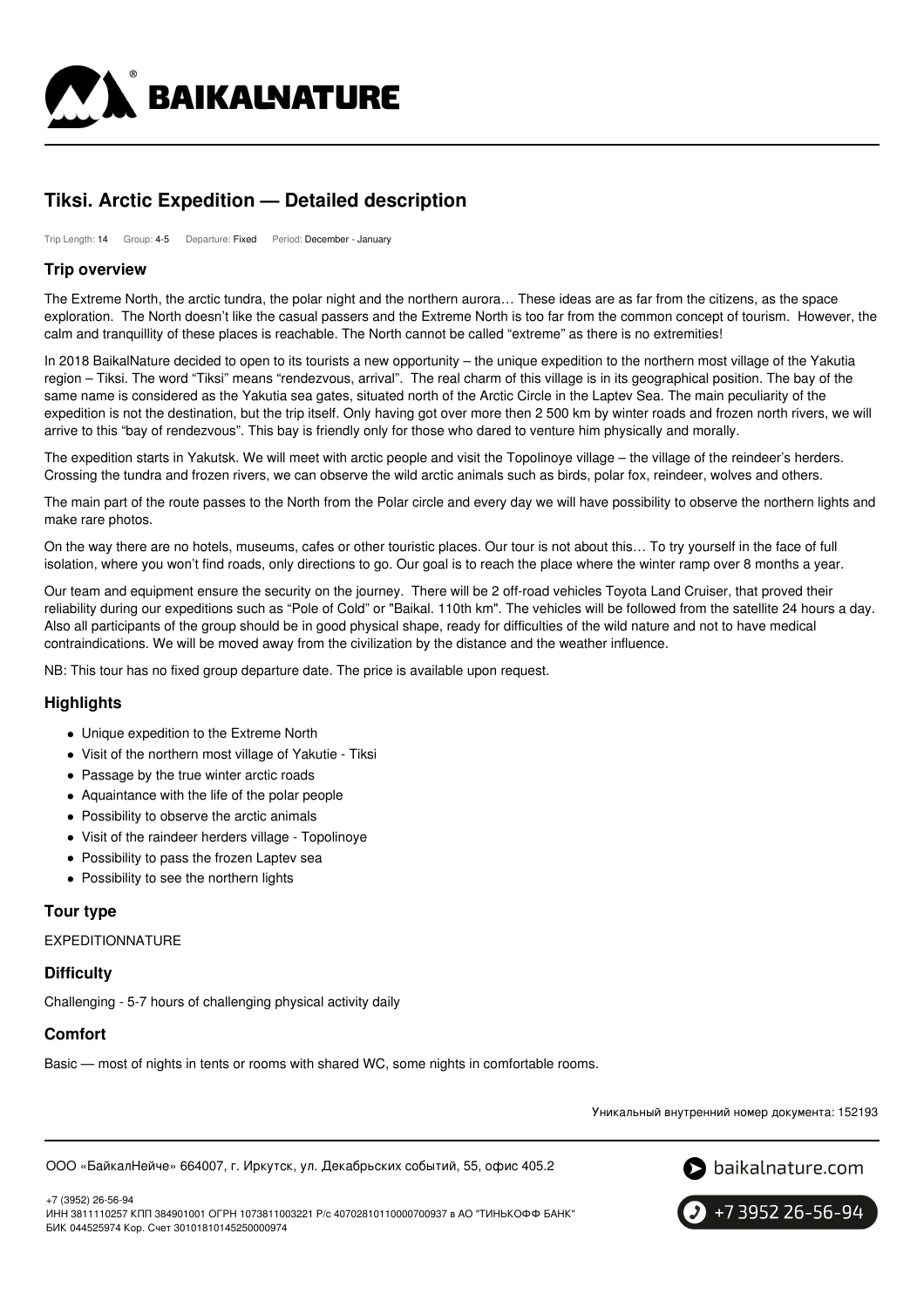

# **Begining / end of the tour**

Tour starts: Yakutsk, End of the tour: Yakustk

# **Program**

#### **Day 1 — Aquaintance with Yakutsk**

- 11:00 Arrival to Yakutsk
- 13:00 Lunch (Not included)
- 14:00 Free time
- 17:00 Meeting with the guides at the reception of the hotel
- 19:00 Dinner in the hotel (Not included)
	- Overnight in the hotel

Hotels: Accommodation in the hotel Pole star, Standard twin room Comfort: Comfortable accommodation, WC and bath / shower in room

#### **Day 2 — Khandyga and road of bones**

- 09:00 Breakfast in the hotel
- 10:00 Departure to the Khandyga village
- 13:00 Lunch in the cafe en route (Not included)
- 15:00 Continuation of the road
- 19:00 Dinner Overnight in the homestay

#### **Day 3 — Village of the reindeer herders**

- 09:00 Breakfast (Not included)
- 10:00 Departure to the Topolinoye village
- 13:00 Lunch in the cafe (Not included)
- 14:00 Continuation of the road
- 19:00 Dinner

Overnight in the homestay

# **Day 4 — Crossing the Arctic Circle**

- 09:00 Start of the itinerary
- 13:00 Lunch (Not included)
- 14:00 Continuation of the road
- 19:00 Dinner (Not included)
	- Overnight under the tent

#### **Day 5 — Day on the journey**

- 09:00 Start of the route
- 13:00 Lunch (Not included)
- 15:00 Continuation of the road
- 19:00 Dinner
- 20:00 Arrival to Batagay village

Уникальный внутренний номер документа: 152193

ООО «БайкалНейче» 664007, г. Иркутск, ул. Декабрьских событий, 55, офис 405.2



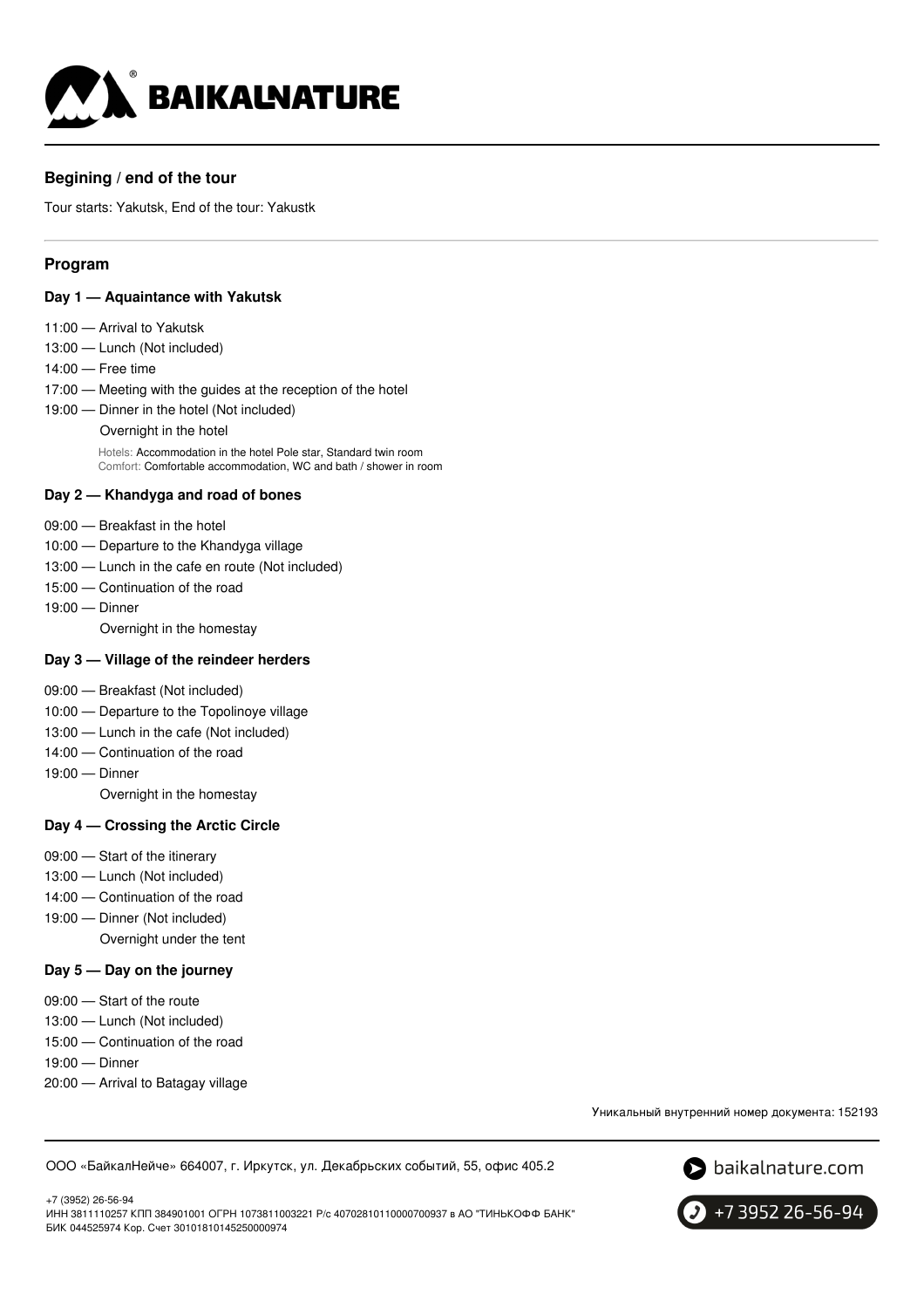

Overnight in the homestay

#### **Day 6 — Life of an Arctic village**

10:00 — Free time in Batagay 15:00 — Free time Overnight in the homestay

### **Day 7 — On the ice of the Yana river**

- 08:00 Breakfast
- 09:00 Start of the route
- 13:00 Lunch
- 14:00 Continuation of the road
- 19:00 Dinner

Overnight under the tent

#### **Day 8 — Arctic tundra**

- 09:00 Breakfast
- 09:00 Start of the route
- 13:00 Lunch
- 14:00 Continuation of the route
- 19:00 Dinner
	- Overnight under the tent

### **Day 9 — Polar lights**

- 09:00 Breakfast
- 09:00 Departure to the the Severniy village
- 13:00 Lunch
- 14:00 Continuation of the route
- 19:00 Dinner
	- Overnight under the tent

#### **Day 10 — Outlet to the Laptev sea**

- 08:00 Route to the Hayir village
- 09:00 Breakfast
- 13:00 Lunch
- 14:00 Passage to the Laptev sea
- 19:00 Dinner
	- Overnight under the tent

#### **Day 11 — Testing by the North**

- 09:00 Breakfast
- 09:00 Passage by the Laptev sea
- 13:00 Lunch
- 15:00 Continuation of the route
- 19:00 Dinner

Уникальный внутренний номер документа: 152193

ООО «БайкалНейче» 664007, г. Иркутск, ул. Декабрьских событий, 55, офис 405.2



+7 3952 26-56-94

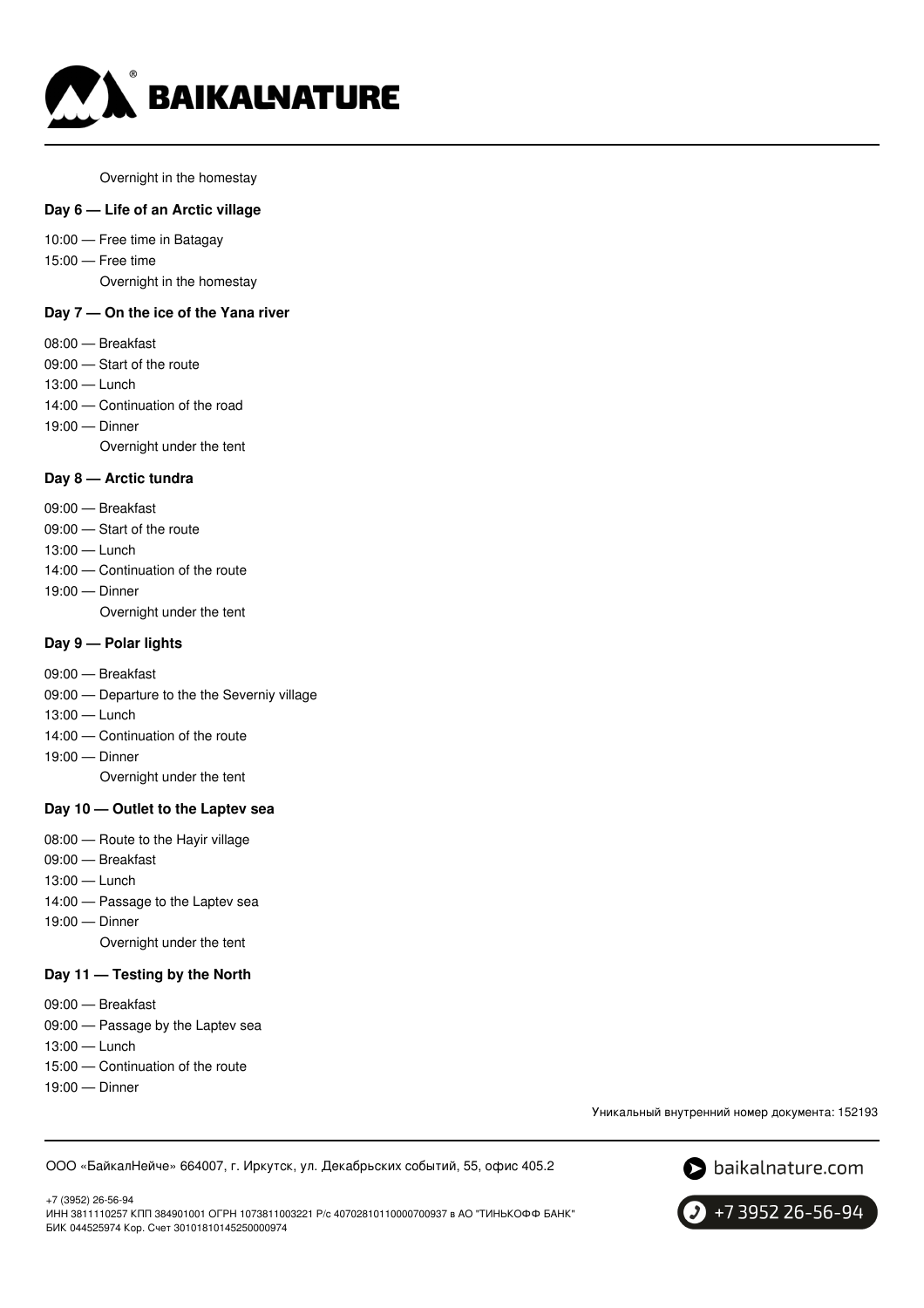

Overnight under the tent

#### **Day 12 — Bay of rendezvous**

- 09:00 Breakfast
- 09:00 Route to the Tiksi bay
- 13:00 Lunch
- 16:00 Arrival to Tiksi
- 19:00 Dinner (Not included)
	- Overnight in the hotel

#### **Day 13 — Main sea port of Yakutia**

- 09:00 Breakfast in the hotel
- 10:00 Excursion in Tiksi
- 14:00 Passage by the Laptev sea ice Overnight in the hotel

# **Day 14 — Departure to Yakutsk**

| 09:00 – Breakfast in the hotel  |  |
|---------------------------------|--|
| 12:00 – Transfer to the airport |  |

# **Departures**

| <b>Start</b> | End        | Basic price per person |
|--------------|------------|------------------------|
| 14.02.2022   | 27.02.2022 | 351000.00 RUB          |
|              |            |                        |

### **Note**

The price is given is for a group of 5 people. Total number of vehicles: 2. Acommodation is planned to be in hotel "Polyarnaya zvezda" in Yakutsk, in guest houses and homestay. Tiksi is the boundary territory and it's needed to have a special permission (preparation of the document takes about 60 days). The itinerary of the expedition can be changed according to the road or weather conditions as well as unforeseen events. The price includes the flight Tiksi - Yakutsk. ATTENTION: as Tiksi is situated on the Extreme North, it's possible that the flights will be carry forward 1 or 2 days because of strong weather conditions.

# **What's included**

Уникальный внутренний номер документа: 152193

ООО «БайкалНейче» 664007, г. Иркутск, ул. Декабрьских событий, 55, офис 405.2



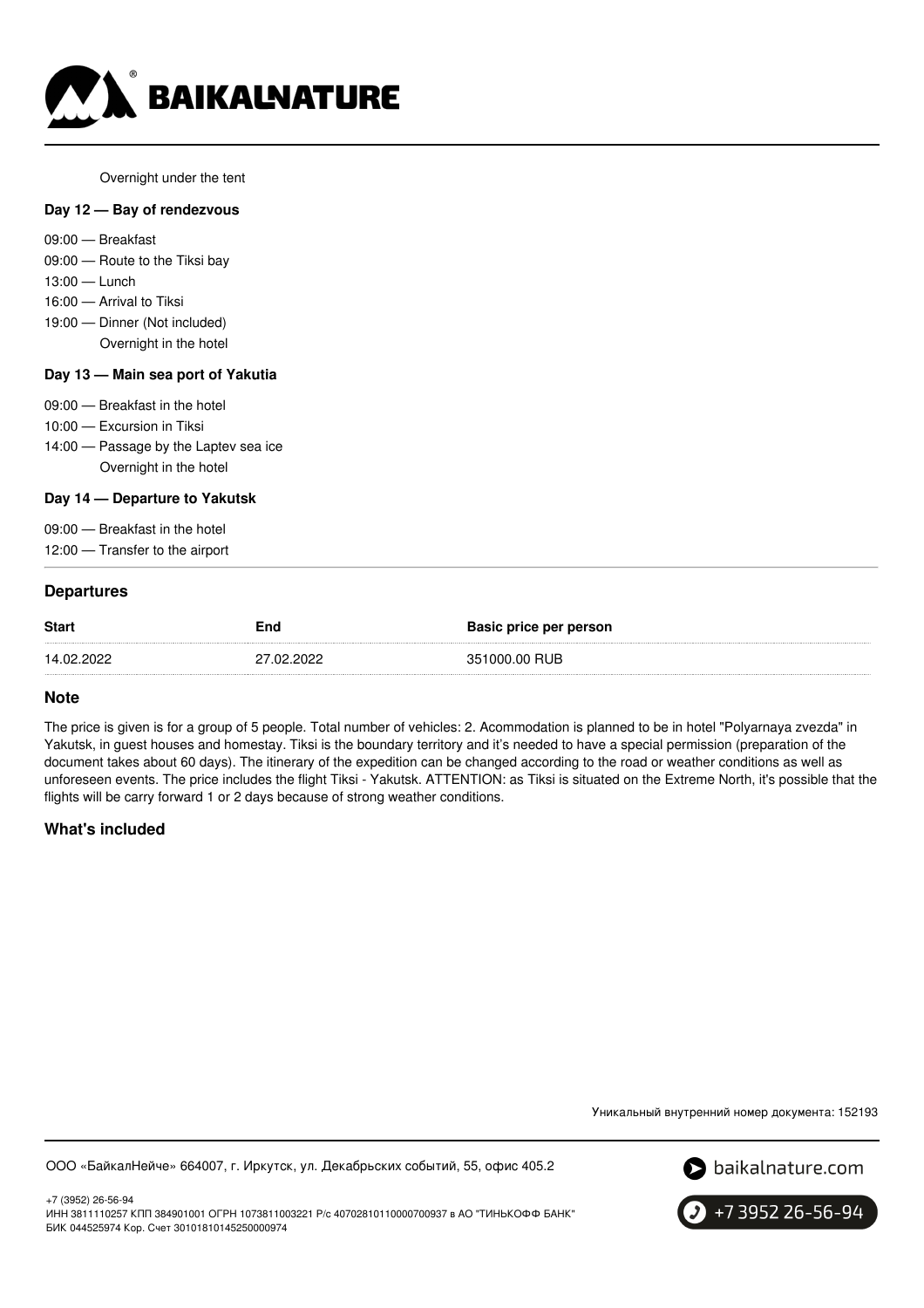

#### **Price includes**

- Accommodation as per itinerary
- Transfer from airport / railway station on first day
- Transfer to airport / railway station on last day
- Letter of invitation
- Sleeping bag rental
- Meals according to the program
- Accident insurance
- Excursions and visits as per itinerary
- English-speaking guide services
- Camping outfit rental
- Tent rental

# **Checklist & Equipment**

You will need in Russia in winter:

- to protect yourself from the cold weather:
- to protect yourself from the wind;
- to protect your feet from moisture;
- $\bullet$  to protect yourself from the sun's reflection from ice and snow.

Allow the system of "three layers":

- The first layer, called "second skin", determines the performance of the other two layers. It will transport sweat to the next layer and dry quickly to avoid cooling after exercise. Therefore forget the cotton retains moisture in the skin and choose underwear in synthetic fabrics.
- The second layer must keep the heat of the body as long as possible. Warm synthetic or mixed (wool or fleece turtleneck sweater) fabrics, that dry quickly, are preferable.
- The third layer should protect you against wind and moisture. Choose a jacket, long enough, 100% waterproof, preferably with hood.

We recommend you to pack all your stuff in two bags: a small backpack and a large travelling bag.

SMALL BACKPACK: will be useful for carrying your personal belongings during the day (camera, film, personal medication, bottled water, etc.) You will also use it as hand luggage during air travel for all your heavy (to lighten the travel bag in the luggage compartment), fragile (camera, etc.) and necessary (toilet bag, etc.) things.

BIG BACKPACK: must contain the rest of your stuff. It will be in the luggage compartment during the flight. You will bring it during some days of the trekking.

# **Recommended checklist**

Thermal underwear POLARTEC or similar pullover Long sleeve shirts or sweatshirts Headlamp Sunscreen for skin and lips Toilet roll Pocket knife (to put in checked baggage) Sewing kit Wool gloves and winter cap Bath towel Important travel documents: Passport and visa, original or electronic airplane tickets (with a sets of photocopies kept separately), bank card Уникальный внутренний номер документа: 152193

ООО «БайкалНейче» 664007, г. Иркутск, ул. Декабрьских событий, 55, офис 405.2



+7 3952 26-56-94



- Personal expenses and tips
- Airline tickets
- Optional activities
- Visa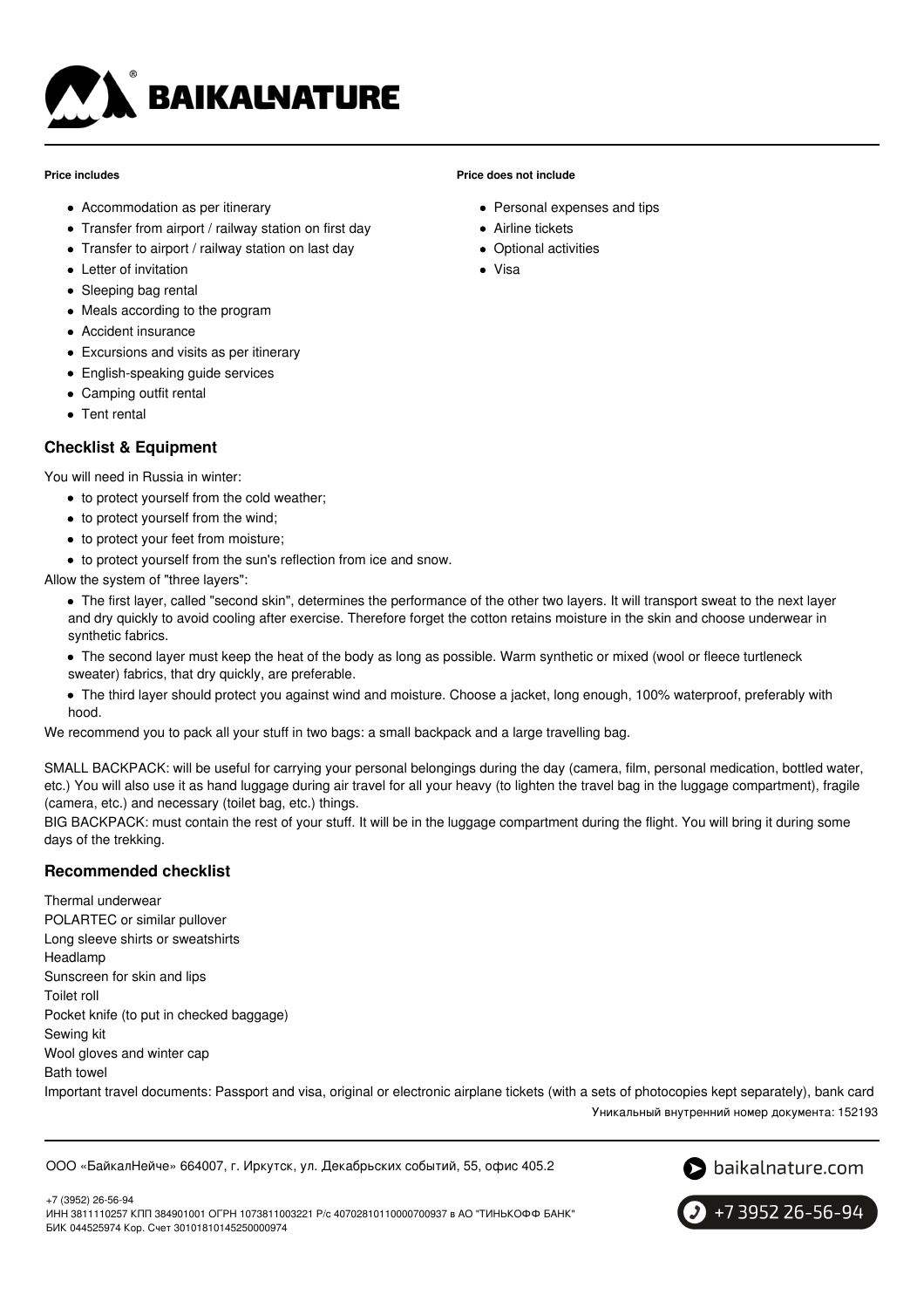

Charger and spare battery for camera/phone Photo / video camera 1 or 2 thermal lightweight sweater(s) Furry mitts (big enough for wearing the wool gloves under them) Expedition winter boots (Sorel or Baffin) Expedition down jacket (up to -50°) Fleece Balaclava

# **Visa**

You need a tourist visa to travel to Russia. It can be issued for a maximum period of 30 days. Your passport has to be valid for at least six months after the expiry date of your visa and to have at least two blank pages.

BaikalNature offers visa support and has created "BaikalNature letter of invitation" package. If you buy a BaikalNature tour, this package is absolutely free; when you buy any other BaikalNature service, you will have to pay for this package. For more information please conact your nearest Russian Embassy or Visa Application Center.

# **Money**

The Russian currency is ruble. In all cities and many large villages of Russia, you can easily withdraw rubles, using a Visa or MasterCard, from ATMs, located in banks, department stores or hotel lobbies, some of them are open 24 hours a day. If you have euros or dollars with you, exchange offices will allow you to change them easily in the cities, seldom in the countryside. However, it can be difficult to exchange traveler's checks, even in cities.

# **Tipping**

All persons who compose the BaikalNature travel team (guides, drivers, cooks, etc.) are paid a decent wage for their services and do not expect any tips from you. So you have no obligation to leave anything. If you really want to express your satisfaction by leaving a gratuity, and if it is in foreign currency, be aware that torn or glued coins and banknotes cannot be exchanged. Anyway, thank you for your tips, left at your discretion in envelopes.

# **Health**

You need to get a health examination before a great trip. Consult your doctor. Get a dental checkup. If you have health problems that could worsen during the trip, make sure you have taken all your medications with you.

# **Medical Form**

A good physical condition is required.

# **Emergency Contact**

You can contact BaikalNature by phone: +73952 26 56 94. In addition, your call will be forwarded to your manager, reachable 7/7.

# **Legal Mentions**

Professional Guarantees: BaikalNature LLC (ООО "БайкалНейче"), United Federal Register of Tour Operators number: RTO 009402. Financial Guarantee: "Gaide insurance company" JSC (АО "Страховая компания Гайде"). Insurance contract N 10058/21-49 from October 08, 2021. Amount of coverage: 500 000 RUB. Legal and actual address: BaikalNature LLC 119А Dekabrskikh Sobyti Str., office 13 664007 Irkutsk Russia

# **Cancellation Options**

The cancellation options are:

more than 30 days before departure - 15% of the tour price,

Уникальный внутренний номер документа: 152193

ООО «БайкалНейче» 664007, г. Иркутск, ул. Декабрьских событий, 55, офис 405.2